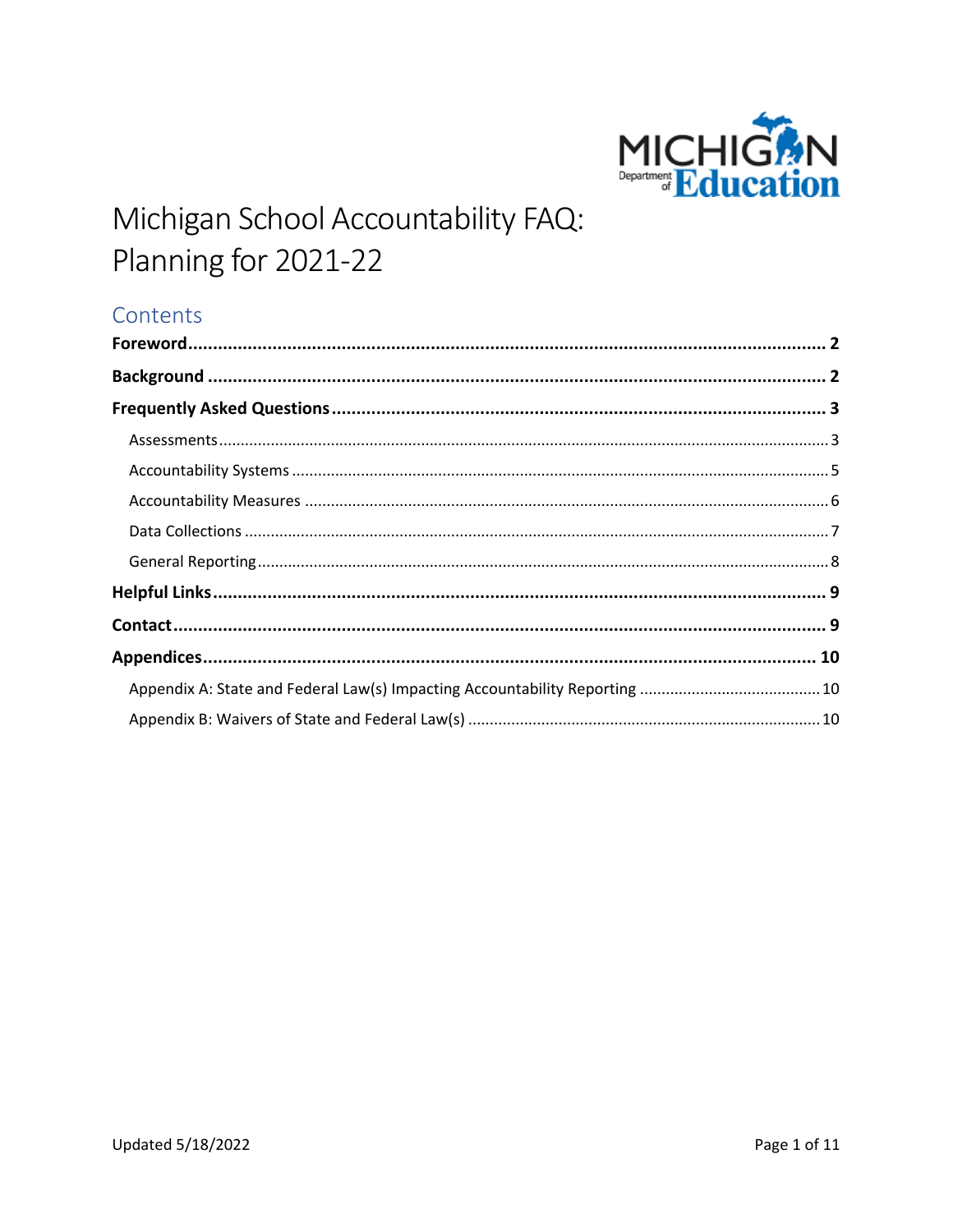# <span id="page-1-0"></span>Foreword

Accountability and related reporting are one of the many topics impacted by the COVID-19 pandemic. As we enter the third year (and third accountability reporting cycle) of the pandemic, new issues have come up, and some of the original issues regarding accountability have been resolved. While the severity of the pandemic has lessened, accountability and reporting issues will persist months and even years later. Our goal for this document is to provide timely and updated information to users of Michigan's school accountability systems and reporting. Please note this is a living document and represents the most up-to-date knowledge at the time of publishing.

# <span id="page-1-1"></span>**Background**

Requirements concerning state assessment systems and the accountability systems using those assessment results are governed by federal and state law. Flexibility with accountability and reporting requirements in 2019-20 and 2020-21 have ended, and laws and requirements governing accountability are in full effect for 2021-22.

The table below shows waiver status by governance level (federal or state) and requirement type (accountability or assessment) for the current and prior two school years throughout the pandemic.

| <b>Governance</b><br><b>Level</b> | <b>Requirement</b><br><b>Type</b> | 2019-20<br><b>Waiver Status</b> | 2020-21<br><b>Waiver Status</b> | 2021-22<br><b>Waiver Status</b> |
|-----------------------------------|-----------------------------------|---------------------------------|---------------------------------|---------------------------------|
| Federal                           | Accountability                    | Waived*                         | Waived*                         | Not Waived                      |
|                                   | Assessment                        | Waived                          | Not Waived                      | Not Waived                      |
| <b>State</b>                      | Accountability                    | Not Waived                      | Not Waived                      | Not Waived                      |
|                                   | Assessment                        | Waived                          | Not Waived                      | Not Waived                      |

\* The approved federal accountability waiver still required public reporting of some measures (e.g., graduation rates, chronic absenteeism, etc.) for transparency purposes.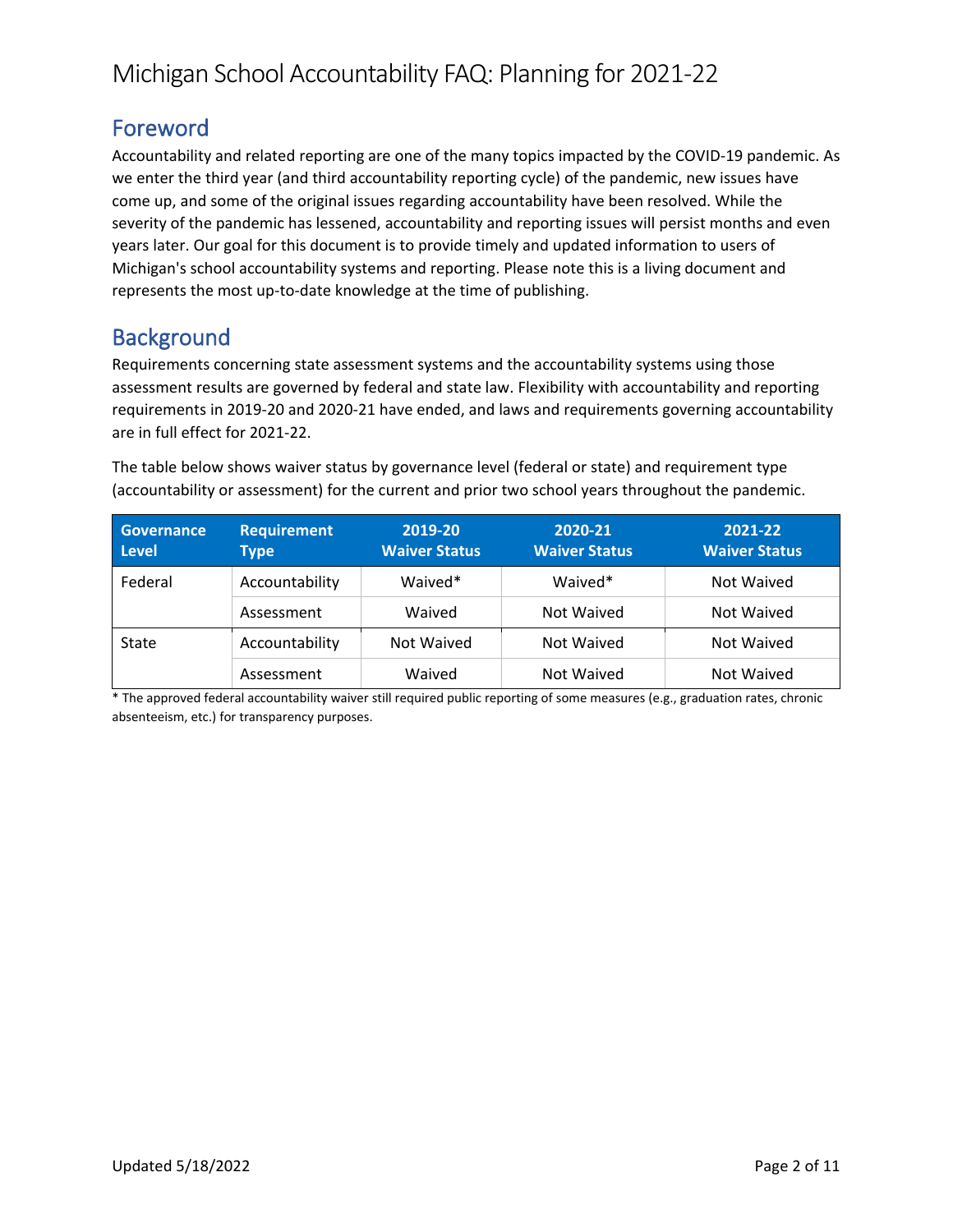# <span id="page-2-0"></span>Frequently Asked Questions

### <span id="page-2-1"></span>Assessments

Will 2021-22 seniors unable to test in 2020-21 be eligible or expected to test in Spring 2022?

- There are no accountability expectations associated with testing 12th graders in the 2021-22 school year.
- 12th Graders who were unable to take all three components of the MME may take but are not required to take, the entire MME in Spring 2022. (Schools must be established to administer both the SAT with Essay and the ACT WorkKeys and provide the M-STEP assessment for science and social studies.)

### Will repeating 11<sup>th</sup> graders be expected to test in Spring 2022?

- There are no accountability expectations associated with testing repeat  $11<sup>th</sup>$  graders in the 2021-22 school year. This is due to the accountability waiver received for the 2020-21 school year.
- Repeating 11<sup>th</sup> graders who have not previously taken all three components of the MME (SAT with Essay, the ACT WorkKeys, and the M-STEP assessments for science and social studies) may take the MME in Spring 2022 but are not required to do so. Repeat 11<sup>th</sup>-grade students who elect to take the MME in Spring 2022 must take all three components.

#### What if a student is unable to test due to COVID-related reasons?

• Schools will need to utilize the "Answer Documents Received and Not Tested Students" window in the OEAA Secure Site. This window will open later this spring after statewide testing is complete.

How can schools prepare for submitting COVID-related issues during the "Answer Documents Received and Not Tested Students" window??

• OEAA anticipates considering four broad COVID-related scenarios that schools may experience during the testing window. For scenarios that do not fit into the following table, contact OEAA for further consideration.

| <b>Scenario</b>      | <b>Considerations</b>                                                                                                                                                                                                                                                                    | <b>Students Not Tested Issue</b><br><b>Type</b>                     | <b>Supporting</b><br><b>Documentation</b>                           |
|----------------------|------------------------------------------------------------------------------------------------------------------------------------------------------------------------------------------------------------------------------------------------------------------------------------------|---------------------------------------------------------------------|---------------------------------------------------------------------|
| Quarantine/Isolation | The severity of<br>$\blacksquare$<br>case/exposure<br>Duration of<br>$\overline{\phantom{a}}$<br>absence<br>Is the student<br>$\overline{\phantom{a}}$<br>receiving<br>instruction?<br>Opportunity to test<br>$\overline{\phantom{a}}$<br>the student in a<br>safe/alternate<br>location | Medical<br>- Long-term/debilitating<br>illness<br>- Hospitalization | - Doctor's note<br>- Attendance records<br>- Hospitalization record |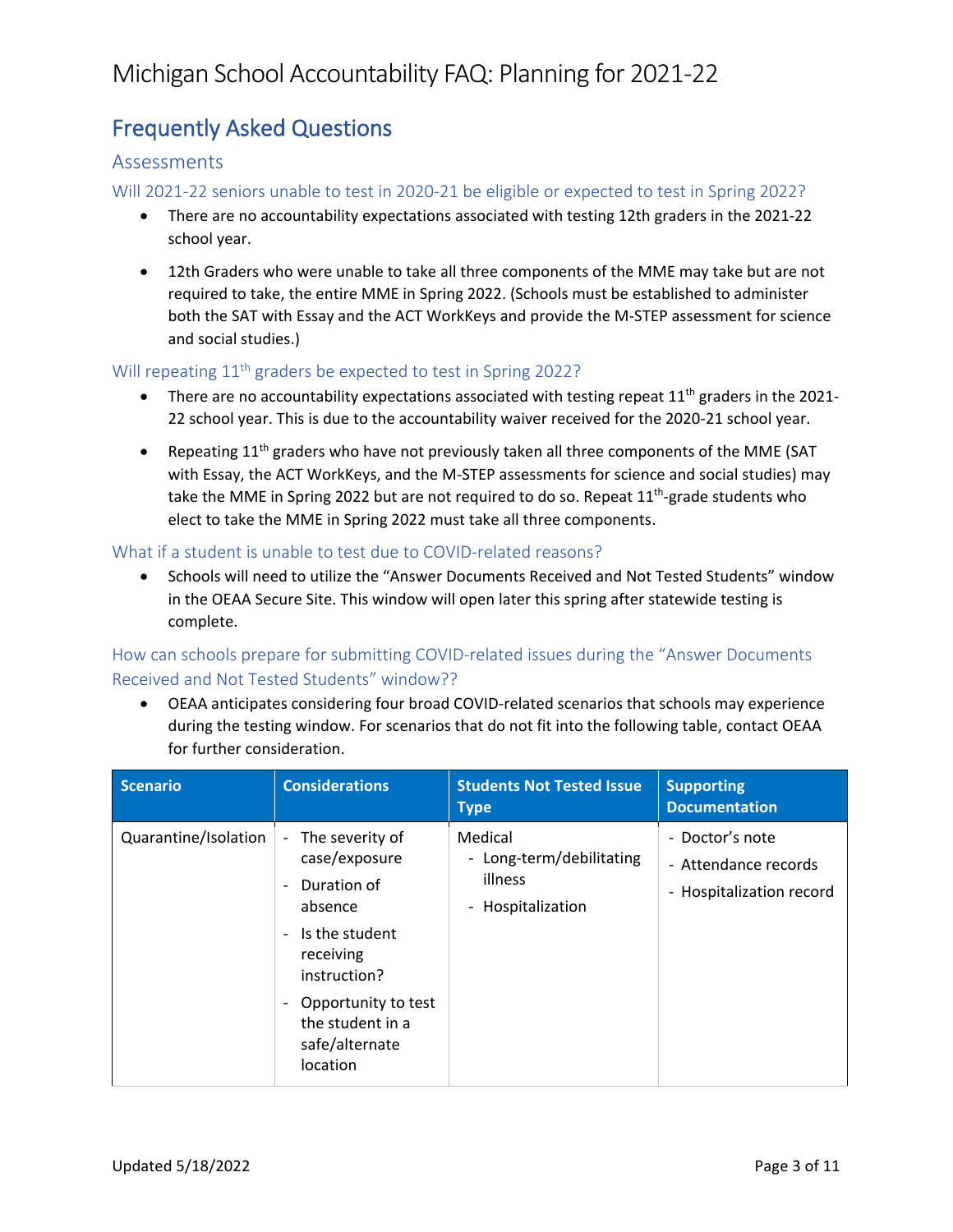| <b>Scenario</b>                                                                                  | <b>Considerations</b>                                                                                                                              | <b>Students Not Tested Issue</b><br><b>Type</b> | <b>Supporting</b><br><b>Documentation</b>                                                                                                                                                                                                                                |
|--------------------------------------------------------------------------------------------------|----------------------------------------------------------------------------------------------------------------------------------------------------|-------------------------------------------------|--------------------------------------------------------------------------------------------------------------------------------------------------------------------------------------------------------------------------------------------------------------------------|
| Underlying medical<br>conditions making<br>in-person instruction<br>unsafe (student)             | Is the student<br>$\overline{\phantom{a}}$<br>receiving<br>instruction?<br>Opportunity to test<br>the student in a<br>safe/alternate<br>location   | Medical<br>- Long-term/debilitating<br>illness  | - Doctor's note<br>- Homebound forms<br>- Attendance records                                                                                                                                                                                                             |
| Underlying medical<br>conditions making<br>in-person instruction<br>unsafe<br>(family/household) | - Is the student<br>receiving<br>instruction?<br>Opportunity to test<br>$\overline{\phantom{a}}$<br>the student in a<br>safe/alternate<br>location | Medical<br>- Long-term/debilitating<br>illness  | - Documentation of<br>non-student's medical<br>condition<br>- Start/end dates of<br>student's alternate<br>instructional location<br>- Homebound forms as<br>appropriate<br>- Documentation of<br>being unable to test<br>the student in a<br>safe/alternate<br>location |
| Sudden school-wide<br>virtual instruction or<br>closure                                          | Duration of<br>closure/virtual<br>instruction<br>Opportunity to test<br>$\overline{\phantom{a}}$<br>students at<br>alternate locations             | <b>Contact OEAA</b>                             | - Documentation of<br>transition to virtual<br>instruction/closure<br>- Attendance records                                                                                                                                                                               |

\*Note participation requirements have returned to normal expectations (95%). Scenarios included in the table do not mean Students Not Tested issues will be accepted.

What if I have a COVID-related test participation issue that is not covered in the table above?

• Contact the OEAA School Accountability unit by phone at 877-560-8378 option 3 or by email at [mde-accountability@michigan.gov.](mailto:mde-accountability@michigan.gov)

Where can I find more information on COVID-related assessment questions?

• Further information on state assessments can be found on the OEAA [assessment page](http://www.mi.gov/oeaa) [\(www.mi.gov/oeaa\)](http://www.mi.gov/oeaa).

Is the ACT WorkKeys used for accountability?

• No, the ACT WorkKeys is not used for any part of Michigan's school accountability systems.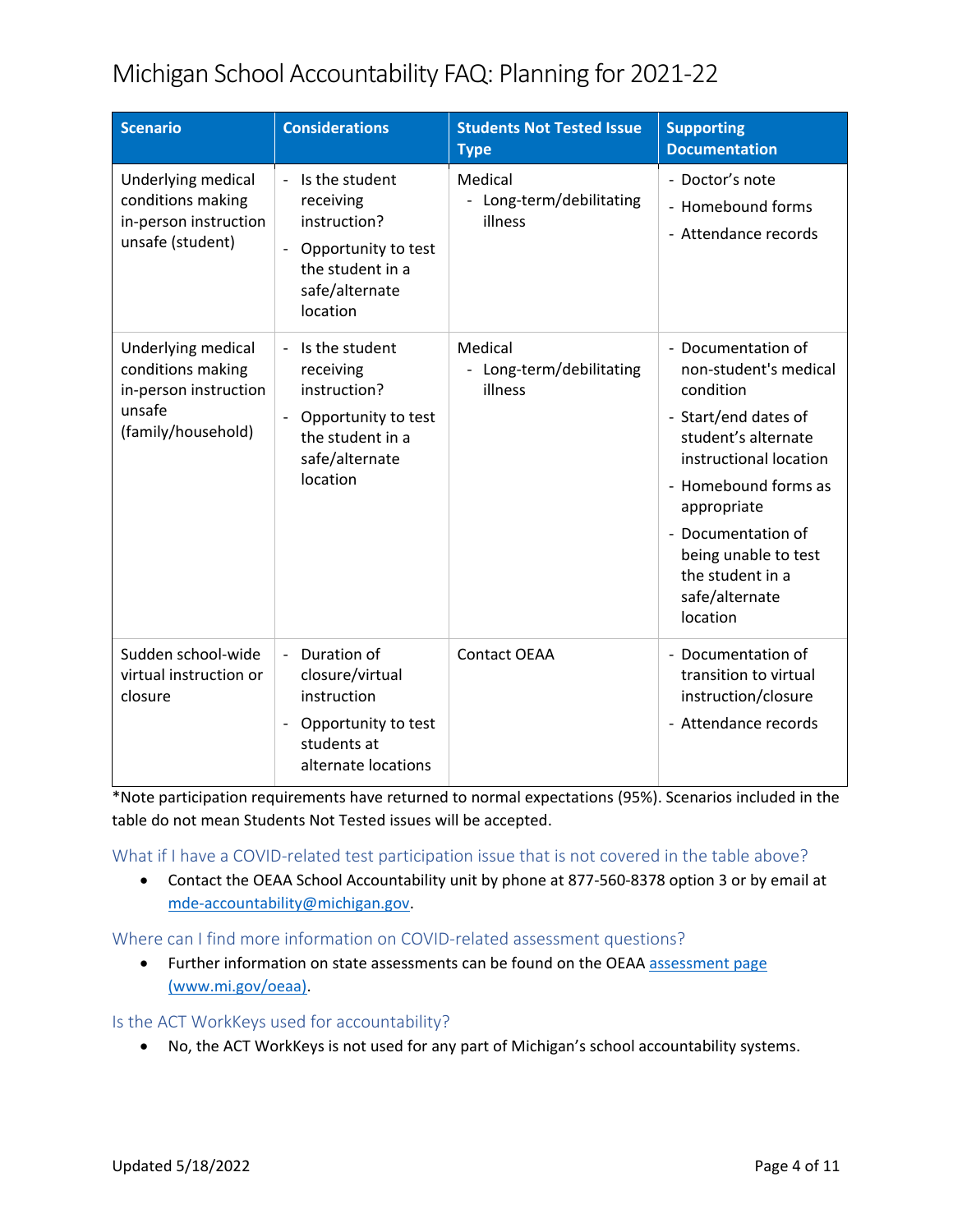## <span id="page-4-0"></span>Accountability Systems

### For 2021-22, which accountability systems have been waived, and which have not?

• There are no accountability waivers for any of Michigan's accountability systems in 2021-22. The table below lists each of Michigan's accountability systems, grouping them by whether they are governed by federal or state law/policy and their corresponding waiver status.

| <b>Accountability</b><br><b>System Type</b> | <b>Accountability System Name</b>    | 2019-20<br><b>Waiver Status</b> | 2020-21<br><b>Waiver Status</b> | 2021-22<br><b>Waiver Status</b> |
|---------------------------------------------|--------------------------------------|---------------------------------|---------------------------------|---------------------------------|
| Federal                                     | School Index                         | Waived                          | Waived                          | Not Waived                      |
|                                             | <b>Annual Education Report (AER)</b> | Partially Waived*               | Partially Waived*               | Not Waived                      |
| State                                       | Parent Dashboard                     | Not Waived*                     | Not Waived *                    | Not Waived                      |
|                                             | <b>School Grades</b>                 | Not Waived*                     | Not Waived*                     | Not Waived                      |
|                                             | At-Risk (31A)                        | Not Waived*                     | Not Waived*                     | Not Waived                      |

\*Metrics may have limited or no data depending on what is waived, and participation/reporting rates

## How were schools identified for support under federal law impacted by the approved 2019-20 and 2020-21 federal accountability waivers?

- The approved 2019-20 and 2020-21 federal accountability waivers "paused" federal support categories (i.e., no exits nor new enters). Any school previously identified for support not exited prior to the 2019-20 school year will maintain that identification status and continue to receive supports and interventions until **enters and exits resume in Fall 2022 based on 2021-22 data.** Specifically, this applies to schools identified for:
	- o Comprehensive Support and Improvement (CSI) based on 2016-17 data
	- o Additional Targeted Support (ATS) based on 2017-18 data
	- o Targeted Support and Improvement (TSI) based on 2018-19 data

### Is MDE identifying low-performing schools in Fall 2022?

- Yes. MDE is required to identify new cohorts of schools for Comprehensive Support and Improvement (CSI), Additional Targeted Support (ATS), and Targeted Support and Improvement (TSI).
- Additionally, schools will be identified for state-CSI using the School Grades system for the first time in Fall 2022.

### Is MDE exiting previously identified low-performing schools in Fall 2022? Which schools are eligible to exit?

• Yes. MDE will be exiting existing CSI and ATS schools that meet certain exit criteria. Any existing TSI school can be exited by their local school district according to the district's exit criteria and timeline.

#### Which data will be used to identify low-performing schools in Fall 2022?

• Data from 2021-22 will be used by both the School Index and School Grades systems to identify schools for the state- and federal-CSI, ATS, and TSI supports.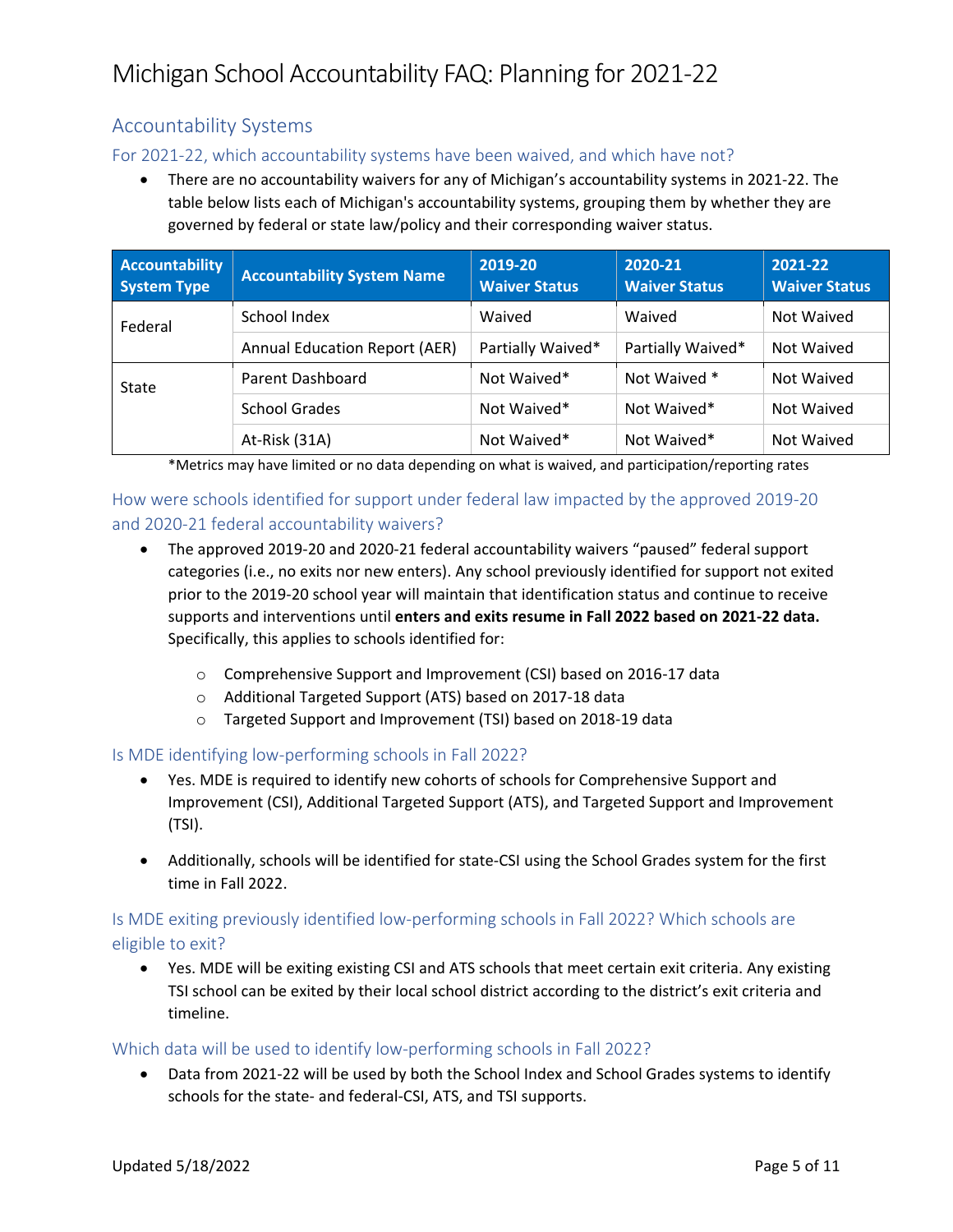Which data will be used to exit previously identified low-performing schools in Fall 2022?

• Data from the 2018-19 and 2021-22 school years will be used to exit schools previously identified for CSI and ATS supports.

## <span id="page-5-0"></span>Accountability Measures

### Will new indicators specific to COVID-19 or remote/distance learning be added to reports?

• At this time, no new accountability indicators are planned. However, there is a national interest in investigating potential indicators that may be able to provide context around virtual instruction, temporary closures, and other issues the pandemic brought to the forefront.

Will student growth measures based on state assessments be available for 2021-22? If so, will they be valid, and will they be comparable to previous years?

• Yes, student growth measures based on state assessments will be available for 2021-22 and will be valid. However, like any other student-based performance metric, it is important to keep in mind the potential impact of the COVID year(s). Any longitudinal review fo these data should be done cautiously.

| <b>Assessment</b>  | <b>Content Area</b> | Grade(s)         |
|--------------------|---------------------|------------------|
| M-STEP             | ELA, Math           | 6 and 7          |
| M-STEP             | Social Studies      | 8 and 11         |
| PSAT 8             | ELA, Math           | 8                |
| SAT                | ELA, Math           | 11               |
| MI-Access FI       | ELA, Math           | $6 - 8$ , and 11 |
| <b>WIDA ACCESS</b> | Overall             | $3 - 12$         |

• Also, because growth measures rely on multiple years of data and 2019-20 is unavailable (due to no testing that year) and 2020-21 had low participation and so will not be used, only the following grades and subjects are expected to have student growth reported for 2021-22.

How will schools without student growth data be handled in accountability calculations?

- **School Index:** Any school that is missing a School Index component as a result of not having data will have the weighting for that component proportionally reallocated to the school's existing components. For example, schools without graduation rates have the 10% weight from that component reallocated to the school's remaining components. For a working example of how School Index component weights reallocate, check out the [School Index Example Calculator.](https://www.michigan.gov/mde/-/media/Project/Websites/mde/Year/2019/12/01/Michigan_School_Index_Example_Calculator.xlsx)
- **School Grades:** Schools without growth data in the School Grades system simply do not receive a letter grade for the growth indicator. There is no summative letter grade or rating for School Grades, so there is no need to reallocate weights.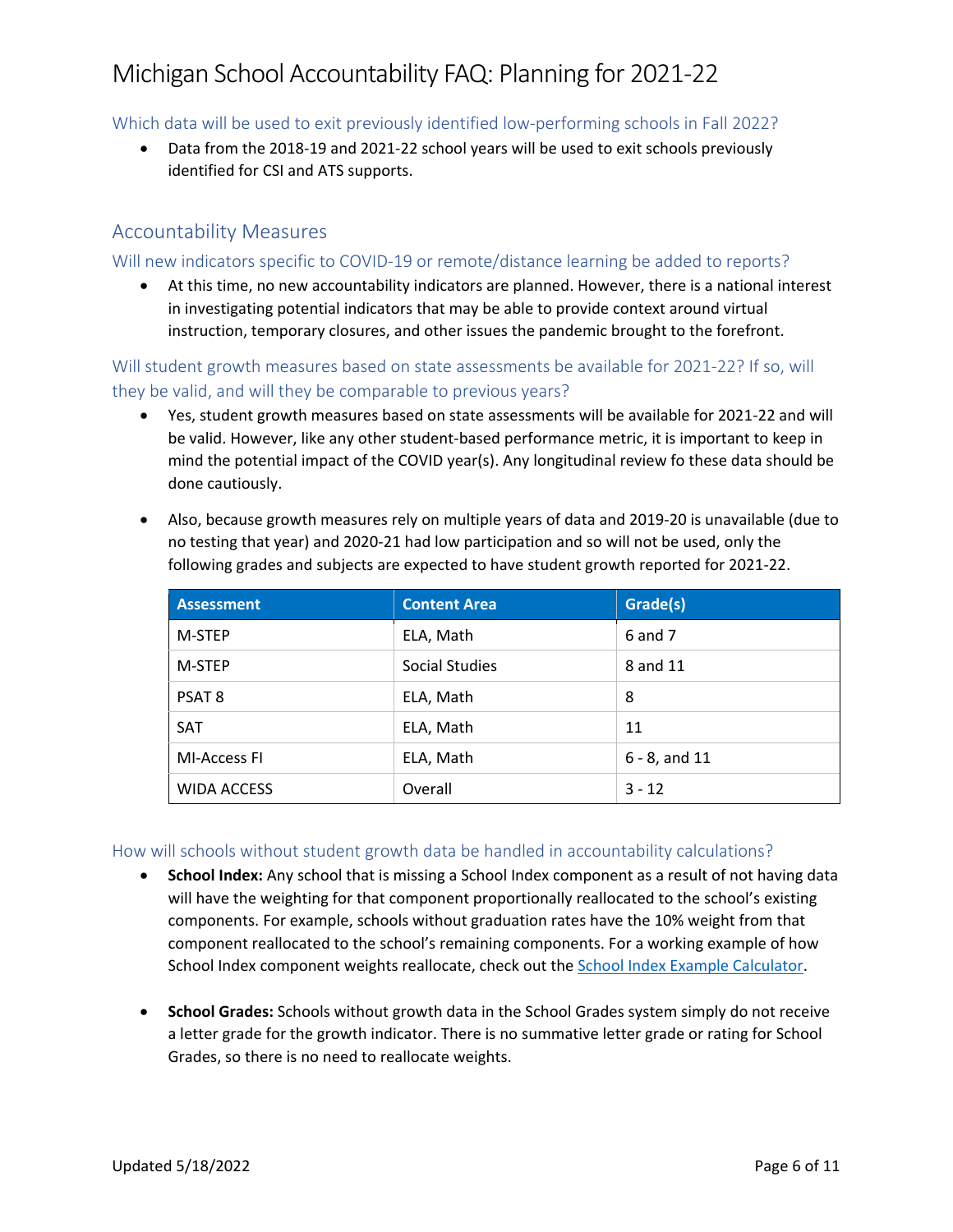#### Will schools without growth data be overrepresented in school identifications?

- MDE does not believe schools without growth data will be over-identified for low performance. This belief is supported by an analysis that retroactively removed grades four and five growth from School Index results for 2016-17 (the last time Bottom 5% was identified).
	- o While the count of schools impacted was large, the average size of the impact was small (i.e., many schools had grades four and five growth but removing grades four and five growth on average changed schools' overall index values by less than 5 points).
	- $\circ$  Almost all schools (99%) that had growth data for grades four and five experienced no change in identification status.
	- $\circ$  For the less than 1% of schools whose identification status would have changed, it was roughly a 50/50 split as to whether removing grades four and five growth moved them into or out of the bottom 5%.

The exact impact on Fall 2022 accountability of not having growth for grades 4 and 5 will be unknown until we have 2021-22 data, but it is likely to be similar to the results of this analysis.

## <span id="page-6-0"></span>Data Collections

## What do school districts need to submit in 2021-22 state data collections to allow for continued and required public reporting?

- As there are no waived accountability requirements for 2021-22, all school districts need to continue reporting data as in a normal year in the appropriate CEPI collections.
- The Parent Dashboard continues to be updated as new data become available. Many Parent Dashboard metrics rely on non-assessment data. MDE anticipates greater public focus on the Parent Dashboard and related assessment and accountability reporting, as the pandemic wanes and attentions turn to academic recovery.

#### Do schools and districts need to submit attendance data for 2021-22?

• Yes, student attendance data are required to be submitted for 2021-22. These data are needed to fulfill pupil accounting requirements around student membership, to meet the required number of instructional days and hours (180 days and 1098 hours) necessary to deliver educational or course content leading to the course completion, and for accountability purposes.

#### How should schools and districts submit attendance data for 2021-22?

- Attendance data must be submitted in the Michigan Student Data System (MSDS) in the End of Year (EOY) collection, as well as any time a student is exited from enrollment. Note that the MSDS continues to collect attendance data by days – that is, days attended and days possible.
- **For students taking 100% virtual courses**: For Total Possible Attendance, the number of scheduled check-ins between the student and the mentor teacher is expected to be reported. For Days Attended, the number of those check-ins that the student met or connected with the teacher is expected to be reported. Meetings do not have to be face-to-face, but must show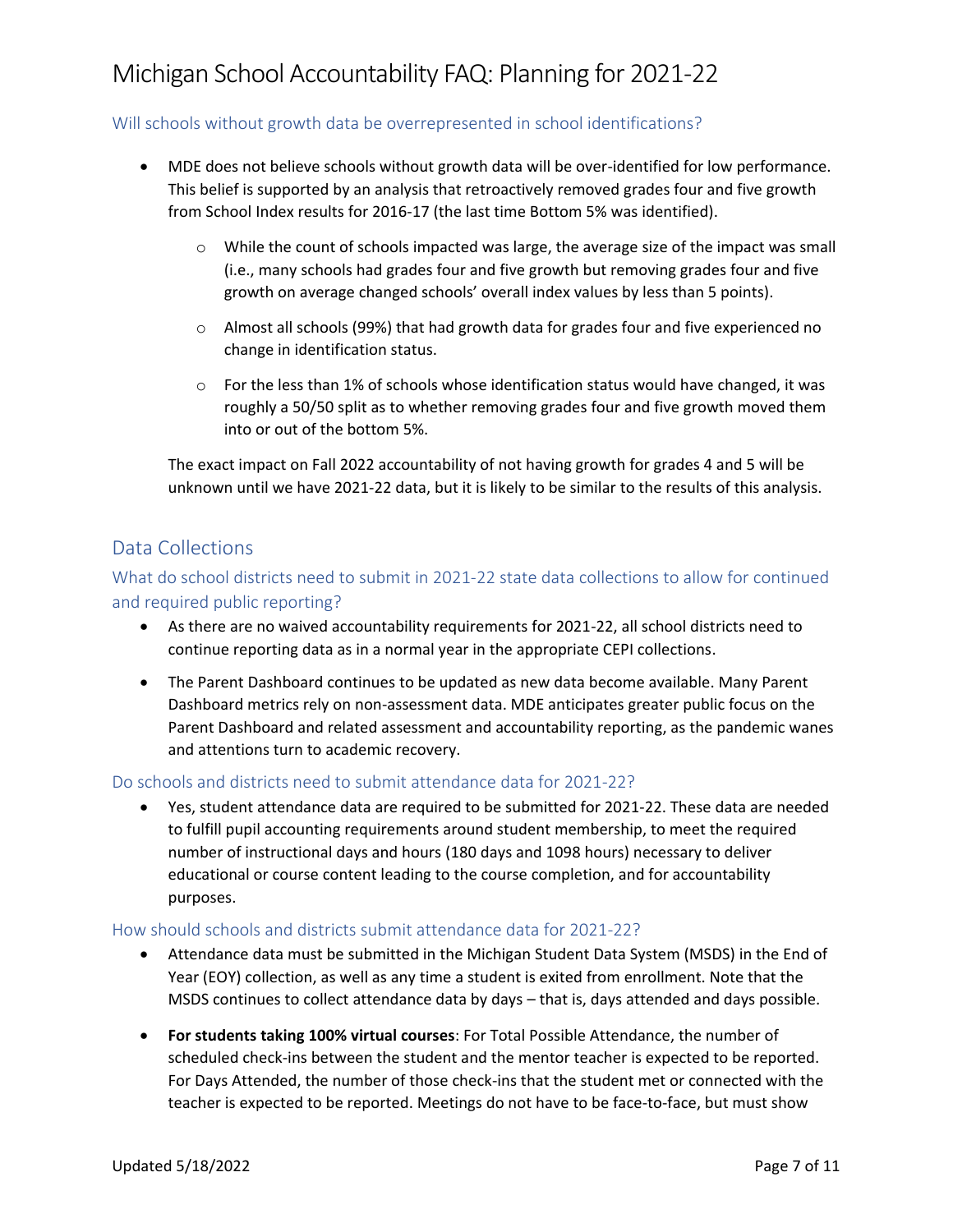two-way communication between the teacher and student (such as by telephone or electronic communication).

• **For students with a mix of virtual and non-virtual courses:** For students who have a mix of brick-and-mortar and virtual courses, a day in attendance should be counted when a student has attended for at least 50% of the day OR has attended a scheduled check-in. For example, if a student is in attendance for at least 50% of his/her brick-and-mortar courses during a school day, it can be counted as a day in attendance regardless of attendance in the virtual courses. Likewise, if a student does not attend at least 50% of his/her brick-and-mortar courses, but makes at least one scheduled check-in appointment for a virtual course during the day, it can be counted as a day in attendance.

#### How should virtual programs be reported in the 2021-22 school year?

• Within the Educational Entity Master (EEM), three different types of virtual education can be denoted at the building level: Full Virtual, Face Virtual, and Supplemental Virtual. A school building can include multiple virtual educational settings to reflect the variety of virtual programming options available to students.

For directions on how to add these educational settings to your schools, please refer to the How to Add or Remove an Educational Setting section in th[e EEM guide.](http://www.michigan.gov/documents/cepi/EEM_user_guide_251563_7.pdf) Definitions of the various educational settings can be found in the EEM Glossary. For help establishing local reporting, we recommend working with your software vendor to develop local reporting/group/class codes that will enable you to meet your goals.

Additionally, virtual courses are required to be reported in CEPI's Teacher Student Data Link (TSDL) collection. More information on the TSDL can be found on CEPI's [TSDL page.](https://www.michigan.gov/cepi/pk-12/msds/tsdl)

## <span id="page-7-0"></span>General Reporting

#### Will 2021-22 data be valid, and can they be used in trendlines, or will new trendlines be needed?

- MDE expects student participation rates on state assessments to look more normal this year. However, until these data have been collected and analyzed, it is not known how concerned to be with local validity. MDE does not plan on breaking trendlines.
- For transparency in participation rate reporting on spring 2021 state assessments, including comparison to pre-pandemic participation rates, please see the [Spring 2021 Participation and](https://www.michigan.gov/mde/-/media/Project/Websites/mde/OEAA/Accountability/General/Spring-2021-Participation-and-Not-Tested-Report.xlsx)  [Not Tested Report.](https://www.michigan.gov/mde/-/media/Project/Websites/mde/OEAA/Accountability/General/Spring-2021-Participation-and-Not-Tested-Report.xlsx)

### How has MDE put context around reporting and data for 2019-20 and 2020-21? What are the plans for 2021-22?

- MDE worked with CEPI to create disclaimers on reporting done through MI School Data. Resources available on MDE's website also included similar disclaimers.
	- $\circ$  For 2019-20 reporting, disclaimers began appearing on MI School Data by the end of August 2020, to make users aware of unavailable data due to 2019-20 testing being waived.
	- $\circ$  For 2020-21 results, disclaimers were displayed depending on the data reported.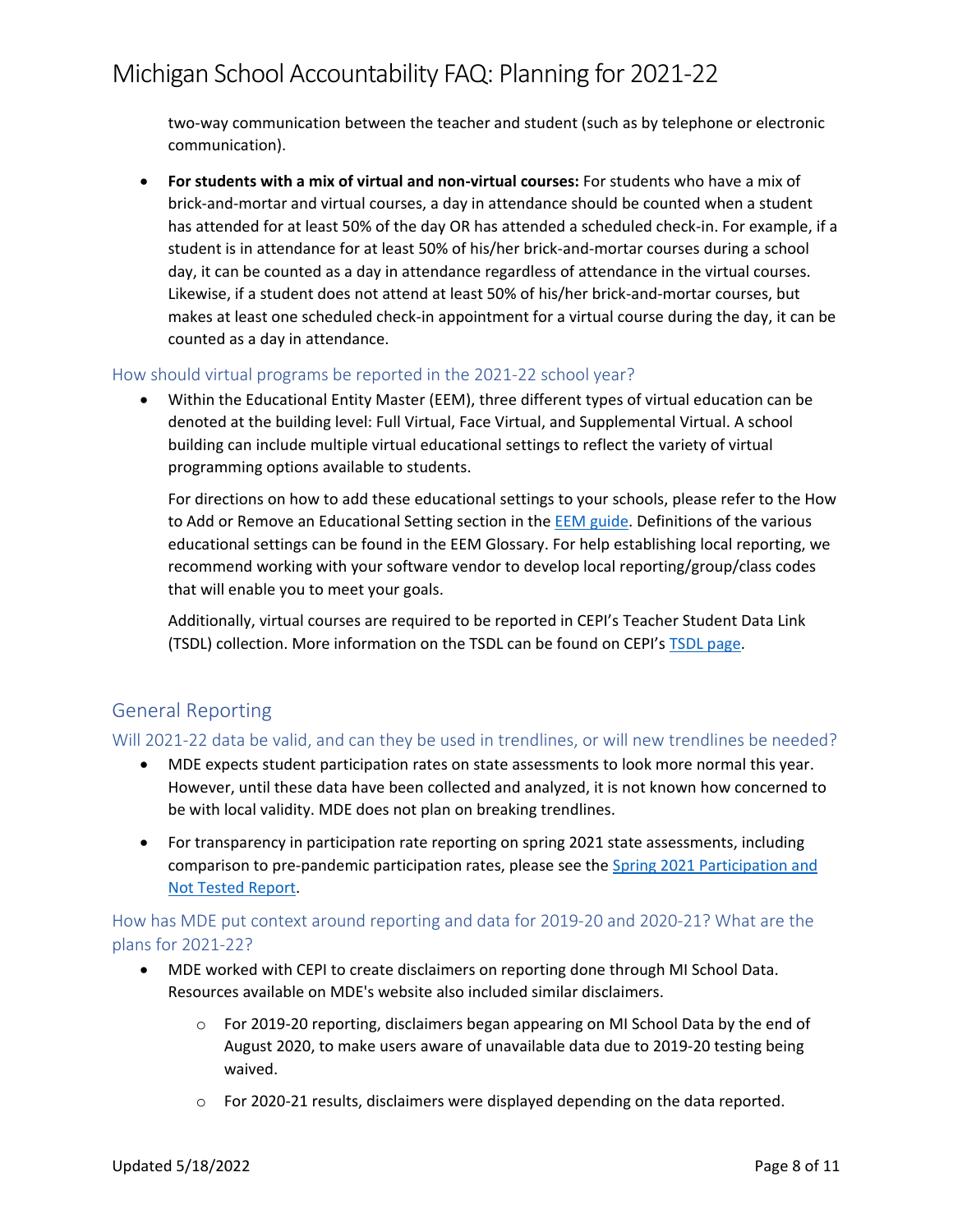o For 2021-22 results, MDE will continue to monitor levels of missing data and include disclaimers where appropriate.

# <span id="page-8-0"></span>Helpful Links

- [Spotlight on Student Assessment and Accountability Newsletter Repository](https://www.michigan.gov/mde-spotlight)
- [Accountability Best Practices: Data Reporting Guide for Trouble-free Accountability](https://www.michigan.gov/documents/mde/Accountability_Best_Practices_625027_7.pdf)
- [EEM guide](http://www.michigan.gov/documents/cepi/EEM_user_guide_251563_7.pdf)
- [School Index Resource Page](https://www.michigan.gov/mde-schoolindex)
- [School Grades \(A-F\) Resource Page](https://www.michigan.gov/mde-schoolgrades)
- [MDE COVID-19 Resources](https://www.michigan.gov/mde/0,4615,7-140-37818_53456---,00.html)

# <span id="page-8-1"></span>**Contact**

Email: [MDE-Accountability@michigan.gov](mailto:MDE-Accountability@michigan.gov)

Phone: 877-560-8378, Option 3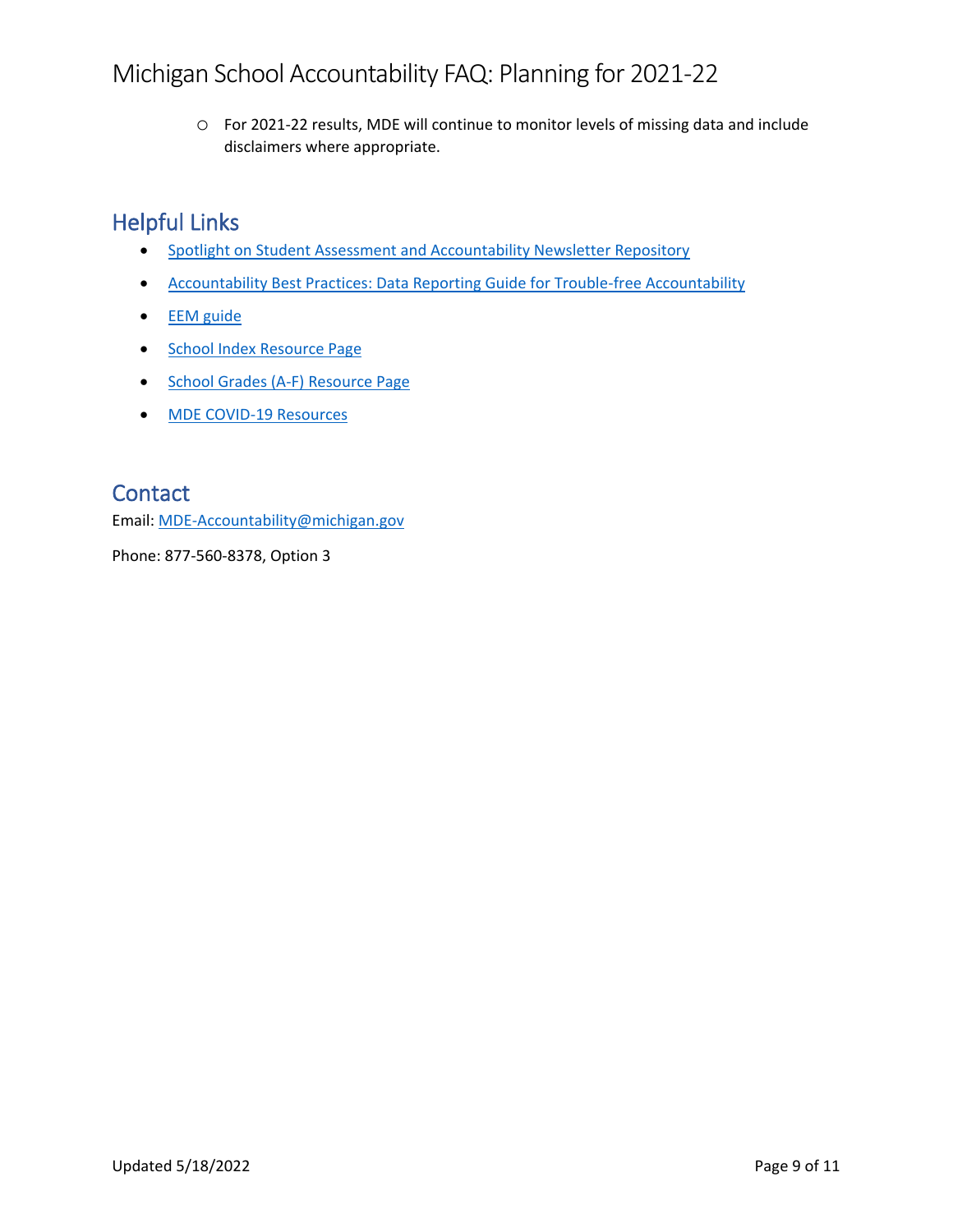# <span id="page-9-0"></span>Appendices

## <span id="page-9-1"></span>Appendix A: State and Federal Law(s) Impacting Accountability Reporting

Federal Accountability Laws

- [Every Student Succeeds Act \(ESSA\) of 2015](https://www.congress.gov/114/plaws/publ95/PLAW-114publ95.pdf)
	- $\circ$  1111(c) school accountability system requirements (Michigan School Index System)
	- $\circ$  1111(d) frequency of accountability results reporting (annual differentiation) and identification of low performing schools and underperforming student subgroups
	- $o$  1111(h) reporting of assessment and accountability results

### State Accountability Laws

- [MCL 380.1280g](http://legislature.mi.gov/doc.aspx?mcl-380-1280g) School Grades accountability system
- [MCL 388.1631a](http://legislature.mi.gov/doc.aspx?mcl-act-94-of-1979) At-Risk reporting

## <span id="page-9-2"></span>Appendix B: Waivers of State and Federal Law(s)

### 2020-21 Federal Accountability Waiver

USED Approval Letter of Michigan's [2020-21 Federal Accountability Waiver,](https://oese.ed.gov/files/2021/03/mi-acct-waiver-response-1.pdf) which specifically waives:

- Accountability and school identification requirements in sections  $1111(c)(4)$  and  $1111(d)(2)(C)$ -(D): the requirements that a State measure progress toward long-term goals and measurements of interim progress; meaningfully differentiate, on an annual basis, all public schools, including by adjusting the Academic Achievement indicator based on a participation rate below 95 percent; and identify schools for comprehensive, targeted, and additional targeted support and improvement based on data from the 2020-2021 school year.
- Report card provisions related to accountability in section 1111(h) based on data from the 2020- 2021 school year. These include:
	- $\circ$  Section 1111(h)(1)(C)(i)(I)-(IV) and (VI) (Accountability system description, other than the list of comprehensive, targeted, and additional targeted support and improvement schools).
	- $\circ$  Section 1111(h)(1)(C)(iii)(I) (Other Academic indicator results for schools that are not high schools).
	- o Section 1111(h)(1)(C)(v) (School Quality or Student Success indicator results).
	- $\circ$  Section 1111(h)(1)(C)(vi) (Progress toward meeting long-term goals and measurements of interim progress).
	- $\circ$  Section 1111(h)(2)(C) with respect, at the local educational agency (LEA) and school levels, to all waived requirements in section 1111(h)(1)(C).

As part of this waiver, Michigan assures that:

• The State will make publicly available chronic absenteeism data, either as defined in the State's School Quality or Student Success indicator, if applicable, or ED*Facts*, disaggregated to the extent such data are available by the subgroups in ESEA section  $1111(c)(2)$ , on State and local report cards (or in another publicly available location).